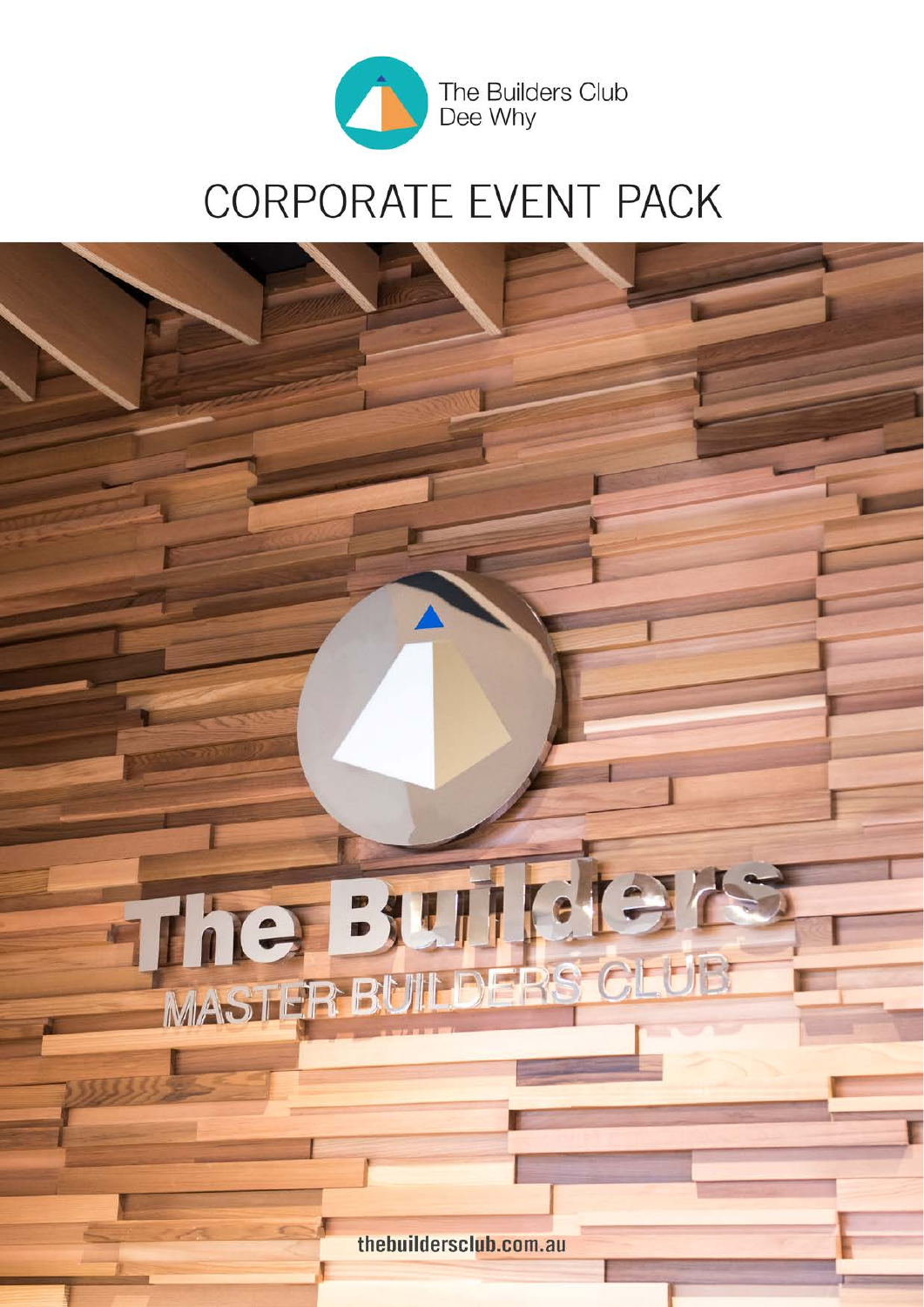

# **Thank you for expressing interest in The Builders Club for your next event. The Builders Club offers a range of multipurpose spaces.**

The first floor spaces, with both stairs and lift access and the ground floor "Greenroom" between The Brasserie and Members Bar.

Should you want to come in and view the spaces or speak in person to our Function / Events Manager, please call anytime during business hours to make an appointment on 9971 1688.

| <b>Spaces</b>                                | <b>Meeting</b> | <b>U-Shaped</b> | Classroom | <b>Theatre</b> | <b>Cabaret</b> | <b>Cocktail</b> | <b>Sit Down</b> |
|----------------------------------------------|----------------|-----------------|-----------|----------------|----------------|-----------------|-----------------|
| <b>First floor</b><br>eastern<br>event space | 50             | 30              | 40        | 100            | 32             | 50              | 40              |
| <b>First floor</b><br>western<br>event space | 22             | 20              | 30        | 40             | 64             | 120             | 70              |
| <b>First floor</b><br>(both<br>spaces)       |                |                 |           | 140            | 96             | 170             | 110             |
| <b>First floor</b><br>boardroom              | 12             |                 |           |                |                |                 |                 |
| <b>Ground floor</b><br>"greenroom"           |                |                 |           |                |                | 50              | 35              |

# **Facilities Available**

| <b>OVERHEAD PROJECTORS</b><br>(first floor) | 2 projectors with screens in eastern function space<br>VGA connection required                                                                     |
|---------------------------------------------|----------------------------------------------------------------------------------------------------------------------------------------------------|
| <b>MICROPHONE (first floor)</b>             | Both corded and cordless microphones available                                                                                                     |
| <b>MUSIC (first floor)</b>                  | Bring your own music<br>Audio - Any device with a head phone jack                                                                                  |
| <b>STAGE (first floor)</b>                  | Full Stage if you would like to organise entertainment                                                                                             |
| <b>DANCE FLOOR (first floor)</b>            | Timber dance floor available                                                                                                                       |
| <b>LINEN</b>                                | Table linen for all catered sit down functions, should you wish for extra<br>table linen the cost is $$15.00$ per table (3 weeks' notice required) |
| <b>BAR TABS</b>                             | Available on request (Credit Card & ID required)                                                                                                   |
| <b>ROOM CHARGES</b>                         | \$330 Room Deposit required to secure event date<br>Room hire starts from \$110                                                                    |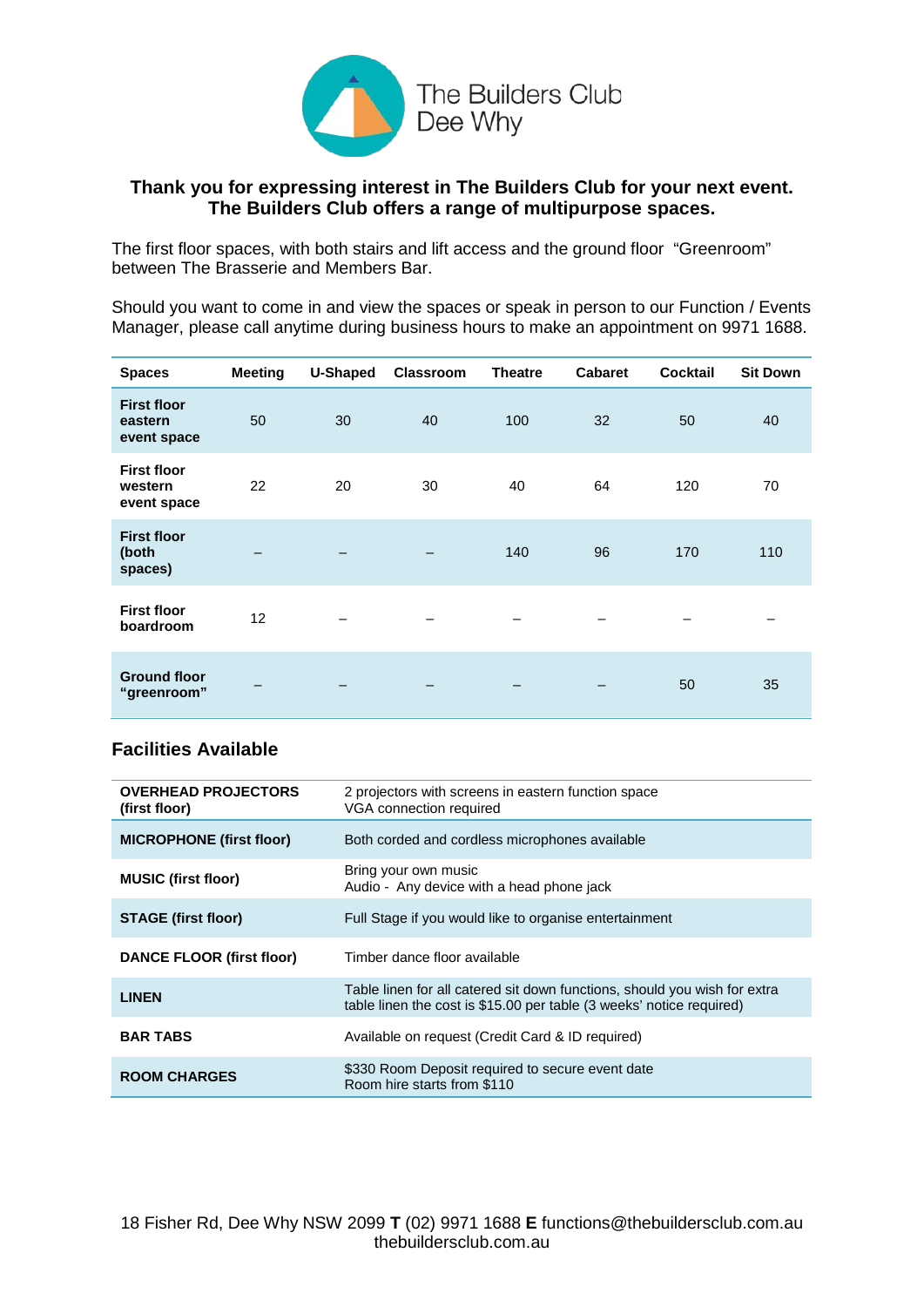

# **Menus**

# **2018 Corporate Packages (all prices quoted are inclusive of GST)**

# **Beverage Packages**

**Beverage Package 1 – \$3.30pp** Selection of teas and brewed coffee.

**Beverage Package 2 – \$4.80pp** Selection of teas, brewed coffee and an assortment of biscuits.

**Beverage Package 3 – \$8.50pp** Selection of teas, brewed coffee, assortment of biscuits, Danish pastries and muffins.

**Soft Drink (Jugs) – \$8.40 per Jug** Pepsi, lemon squash, lemonade and dry ginger ale.

**Fruit juice (Jugs) – \$10.00 per Jug**

Orange, tomato, pineapple and apple.

**Platters Gourmet Hot Finger Platter – \$95.00 (serves approx.10 people)**

# **Small Gourmet Hot Finger Platter – \$65.00 (serves approx. 5-6 people)**

A variety of finger food including mini supreme and vegetarian pizzas, crumbed calamari strips, gourmet party pies, prawn tempura, chicken satay skewers, curry puffs and a variety of sauces.

# **Gourmet Sandwich Platter – \$75.00 (serves approx. 10 people)**

With a mixture of healthy ingredients including leg ham, turkey, chicken, avocado, semi-dried tomatoes, coriander pesto and vegetarian sandwiches.

# **Antipasto Platter – \$65.00 (serves approx. 10 people)**

Sliced and rolled meats including prosciutto, leg ham, salami with cream cheese and olive pâté, sun-dried tomatoes, marinated olives, artichoke hearts, vine leaf dolmades and served with crackers and fresh crusty breads.

# **Cheese & Fruit Platter – \$65.00**

Gourmet cheese - vintage cheddar, brie, camembert, blue vein accompanied with seasonal fruit and assorted breads and crackers.

### **Sandwich Platter – \$65.00 (serves approx. 10 people)**

A variety of ingredients with 2-3 fillings per sandwich. Leg ham, tomato and cheese, roast beef and mustard, egg and lettuce, chicken lettuce and mayonnaise and vegetarian sandwiches.

# **Fruit Platter – \$55.00**

An assortment of refreshing seasonal fruits.

COCKTAIL, BUFFET AND FORMAL MENUS AVAILABLE ON REQUEST.

18 Fisher Rd, Dee Why NSW 2099 **T** (02) 9971 1688 **E** functions@thebuildersclub.com.au thebuildersclub.com.au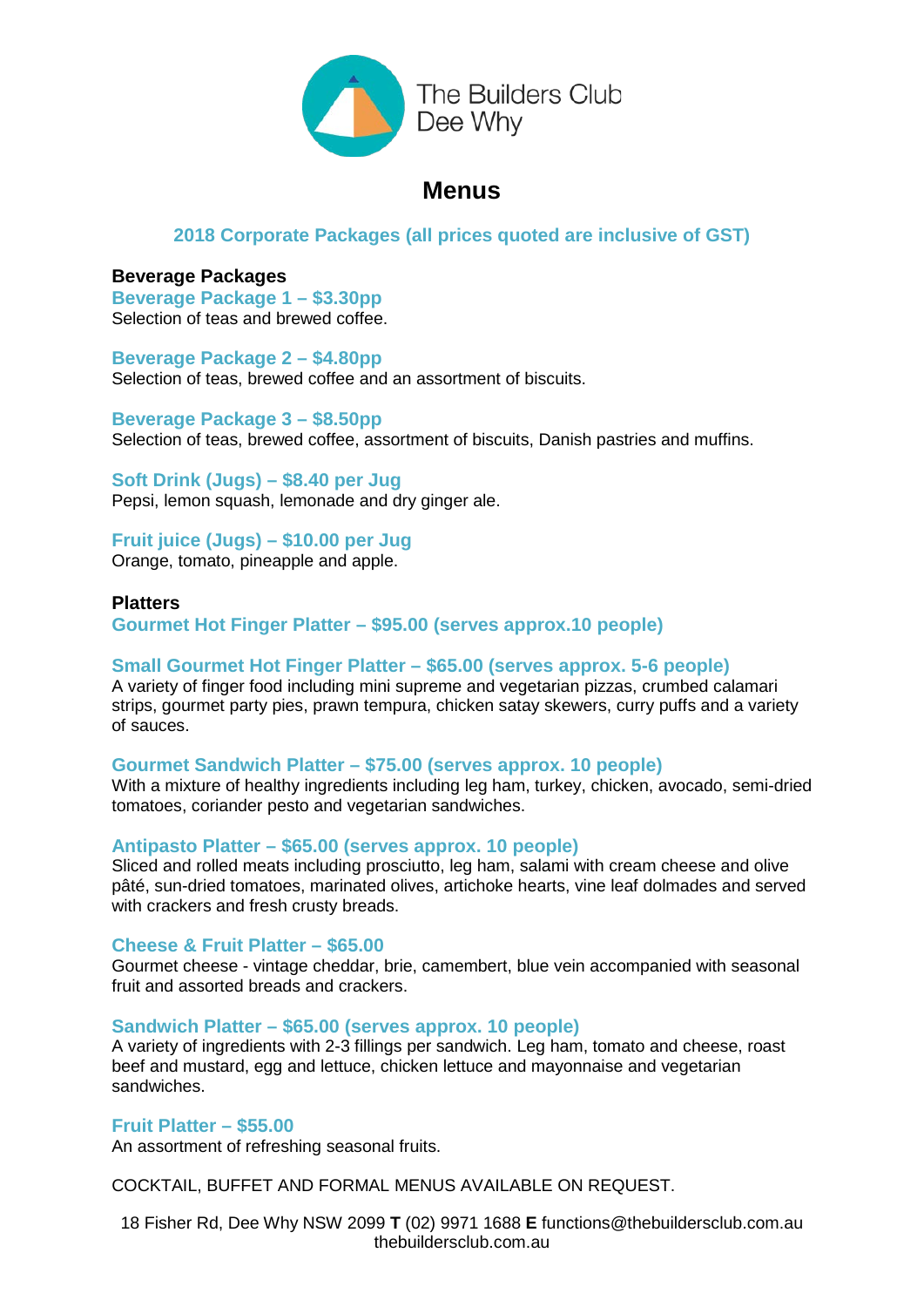# The Builders Club Dee Why

# Terms and Conditions

#### Definitions

'The Venue', 'Management', 'we' and 'us' refers to the Manly Warringah Master Builders Club Ltd (ABN 25 001 013 074) trading as The Builders Club and their respective employees. 'Hirer', 'client', 'guests', 'person', 'you' and 'your' refers to the Organiser, Organisation or Company booking the function or event and their Guests.

#### Confirmation Deposit

A booking is considered confirmed upon receipt of this signed terms and conditions/booking form and full deposit payment. If either the deposit or this completed form is not received,

management reserves the right to cancel the booking and allocate the space to another client.<br>A room deposit/security bond of \$330 is payable at the time of booking to secure date and this will only be refundable on satisf used after the event and their decision is final.

#### Payments

- All pricing we provide you includes GST and is current at the time of printing but is subject to change.
- Figure The hirer must pay that agreed Room hire fourteen (14) days before the function date.
- Catering The hirer must pay (in full) any agreed catering charges, seven (7) days before the function date and all catering charges are not refundable. • Bar tabs – The hirer must pay that agreed bar tab value 48 hours before the start of the function.
- Personal cheques are not accepted.

#### Catering

- 
- Menu items are subject to market availability.<br>● Final guest numbers must be confirmed at least 7 days prior to the date of the function, this must include all special dietary requirements i.e.: Vegetarian, Gluten free
- Please note that the final guest numbers given will be used to calculate the minimum catering charges. Once confirmed, the guest numbers may be increased with consultation with the
- caterers, additional charges will be incurred.<br>A Cakeage charge of \$2.75 per guest will apply if cutlery and/or china is required. There is no charge for the cake to be cut and presented on a platter with plain paper napki
- All sit down and buffet menus include wait staff and tablecloths
- Cocktail/finger food catered functions include wait staff and tablecloths for food table only.
- 
- Table configurations and any special requests must be finalised 7 days prior to the function. Order of service must be confirmed 7 days prior to the function (Time lines/food drops/Bump in and out)
- In accordance with food and safety compliance, no food supplied by The Venue is permitted to be taken from the premises.

*Please Note: The Builders Club Kitchen is a multi – purpose kitchen therefore ingredients may contain nuts, flour or traces thereof*.

#### Minimum Requirements

- 
- Minimum spend requirements on packages apply, based on the starting time and duration of your function.<br>• All Menus are based on a minimum number of 50 guests. If numbers drop below this level additional costs will
- If you do not reach the number of guests booked to meet the minimum spend requirements you will still incur the full cost quoted and confirmed with The Venue.
- The Venue requires to be informed of final numbers at least 7 days prior to the event date.

#### BYO Policy & Entertainment

- 
- Any alcohol brought into The Venue as gifts must be forfeited to us upon entry and will be returned when you are leaving.<br>All Catering and Drink requirements must be supplied exclusively by The Builders Club and their cate closed and all the hire fees forfeited
- No food is to be brought to the function without prior permission from the Caterers.
- Entertainment bookings made by The Venue for functions require a deposit and a forfeiture policy applies. (If you book entertainment and forfeit, we must contact entertainment and will deduct their due payment).
- We only allow external entertainment in certain circumstances, please discuss with Management.

#### Signage & Decorations

• No fixtures, glue, sticky tape are to be adhered to the walls, doors, windows or any space on the premises without prior approval from Management. Any non-approved items may be<br>removed by us or security and may be destro

#### Deliveries & Access

- Please discuss with Management in advance if you require any deliveries to be made to The Venue for any goods.
- 
- Access to your booked function space(s) prior to the function start time may be possible, please discuss with us in advance.<br>The Builders Club's function rooms are let on the understanding that any member of staff has the
- The times booked should be adhered to at all times or further charges will be applied.

#### Dress Code

- Smart casual dress code rules do apply.
- The following is NOT permitted at any time; Men's Singlets, Offensive T-Shirts, Bare Feet, Men's Headwear
- Themed dress is accepted, although The Venue reserves the right to refuse entry if the dress is offensive to other patrons.
- Management's decision shall be final in all matters relating to dress and behaviour.

#### Cancellation

- All cancellations must be made in writing to The Venue.
- 
- If a cancellation is made more than 21 days prior to the function, the deposit will be refunded in full less any costs incurred on your behalf.<br>• If a cancellation is made 21 days or less prior to the function date, 100
- For booking cancellations in November or December 100% of the deposit will be forfeited.
- If we believe any function/event will affect the smooth running of our business, security or reputation, Management reserves the right to cancel at its discretion without notice or liability. In the event of inability to comply with any of the provisions of this contract by virtue of any cessation of interruption of electricity supplies, equipment failure, unavailability of food items,
- other unforeseen contingency or accident, The Venue reserves the right to cancel any booking or refund any deposit without notice.

#### Security & Conduct

- If you require a security guard to exclusively serve your function, allowing only invited guests to attend, this must be organised at least 1 week prior to the event at a cost of \$77 per hour,
- per security guard. 21st celebrations conditions: for all guests booking a function for 21st celebrations a security guard is required to be present for the duration of the function. Guards will be booked through The Venue at a rate of \$77 per hour, per security guard. All 21st celebrations must be brought to the attention of The Venue. If The Venue is not informed, The Venue holds the right to cancel the function immediately.
- The Venue reserves the right to decide if a function will require a security guard and pass the cost on to the hirer.
- Should a member of staff that opens The Club, before the function or hire commences, be of the opinion that the function is likely to prove to be objectionable and/or of undesirable<br>character, they have the full power to c
- The Venue takes its responsible service of alcohol obligations seriously and you must support any decisions we make in relation to the responsible service of alcohol.
- The Venue has the right to refuse entry or service and remove from the premises any person it deems to be approaching intoxication.
- The Venue has the right to refuse entry or service and remove from the premises any person it deems to be behaving in an improper, abusive, disorderly or anti-social manner.
- In accordance with the Law. Minors must be accompanied by a legal parent or quardian at all times
- You must advise Management if minors are going to attend your function. Management reserve the right to impose additional conditions in relation to minors, including the times and areas that minors may attend.
- You may be required to pay a bond, which will be refunded no later than 7 days after your function providing no damage has been incurred by yourself, your guests, invitees or other<br>persons attending the function, whether i drinking, violence or other anti-social behaviour.
- Damage The hirer will be responsible for the cost of repairing any damage caused, replacing furniture or fittings lost or damaged, or for deep clean of the building in the event that<br>unnecessary mess is caused. In the • **Conduct** – The hirer will be responsible for the proper conduct of persons using The Venue.
- Loss of property The Venue does not accept responsibility or liability for any damage or loss of property of things that are placed and left upon the premises whilst The Venue is being hired.
- Fire risks The hirer should make themselves familiar with the fire procedures for The Venue and inform Venue staff at the time of booking of any factor which involves extra fire risks.
- Indemnity The hirer shall indemnify The Venue against all claims, demands, actions or proceedings in respect of the default or injury caused by or to any person which shall occur whilst<br>the person is in or upon The Ven